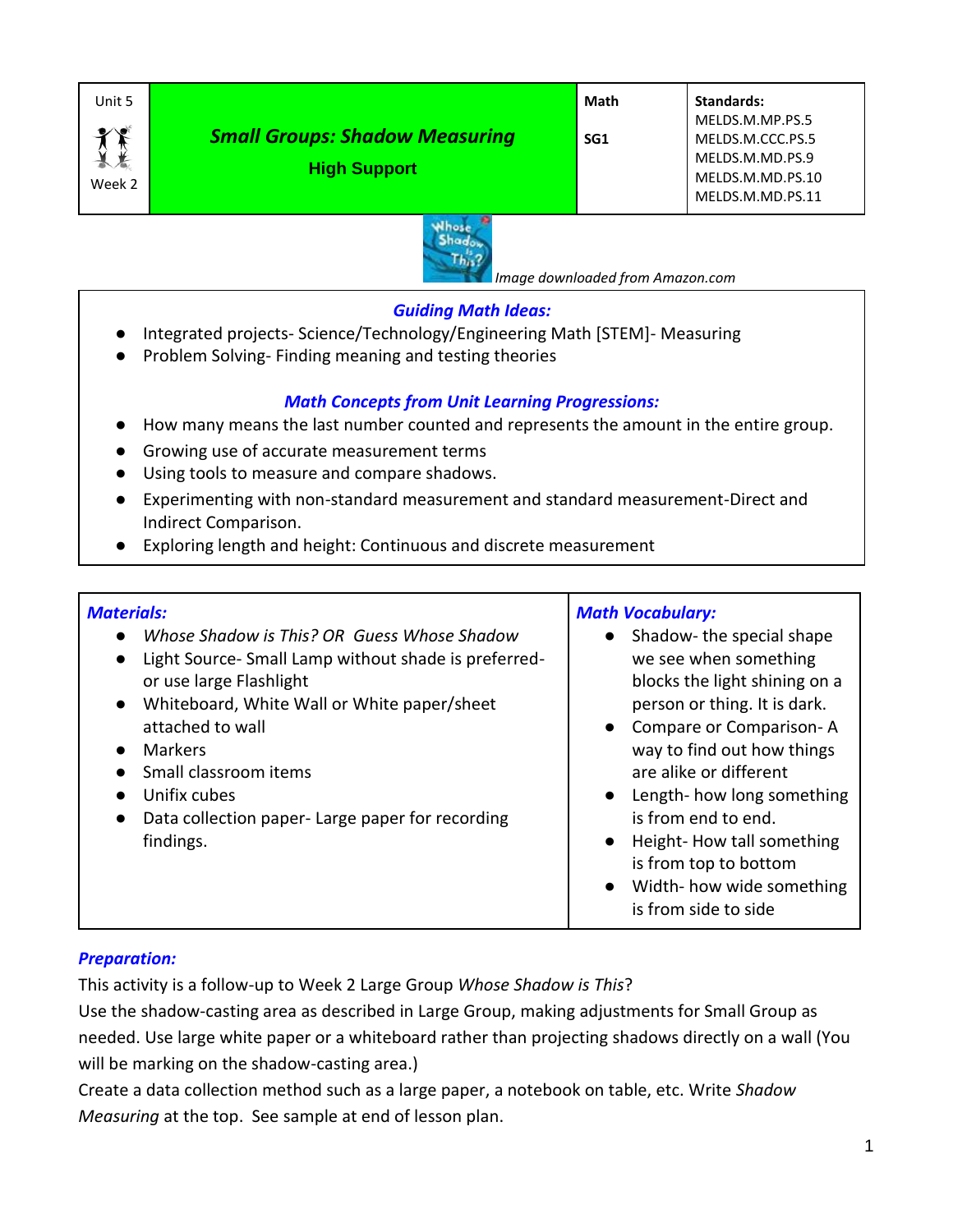Gather an assortment of small classroom items and place in basket on table along with other supplies for easy access.

# *Procedure:*

Introduce the activity and show the book, *Whose Shadow is This*? as a resource.

*When we did Large Group, we wondered how we might measure shadows. Today we are going to experiment with measuring shadows. Shadows are different for each object. Shadows could be large or small. Let's see how we might measure them.*

*I have a block in this basket. I wonder how big its shadow is*.

*First let's measure the things we have using our Unifix cubes*.

Place some objects on the table with basket of Unifix cubes. Children will choose objects and create Unifix models the same length or width as the object.

Example: *This spoon from the Home center is 8 cubes long.*

Demonstrate how to place objects in front of the light source and project the shadow.

*How could we measure its shadow?*

Child places object in front of light source and compares their Unifix creation to the shadow. Make marks on the wall paper indicating top and bottom (or side to side) to assist with creating Unifix cube chains if needed.

Note differences. Create another Unifix cube group of the shadow object.

Then compare them side by side and note the differences.

Invite children to take turns choosing objects, and measuring them. Encourage them to measure objects for width as well as height and length, using accurate terms. Record the data as you continue the activity, allowing children to experiment with a variety of objects as well as the relationship of the object to the light source

At the end of the activity, read the data together:

*The spoon was 8 cubes long when we measured it on the table, but the shadow was 10 cubes long. OR*

*When the spoon was close to the light, the shadow was 10 cubes long. When it was farther away, it was 9 cubes.*

# *Strategies to Provoke Math Thinking:*

- Measurement is both easy and complex-- easy because we do it every day, and complex because it requires multiple skills and understanding of quantity to do it accurately. While it may seem straightforward and clear to measure things using tools, the many concepts included in measuring require lots of experimentation. Here are 2 of the complex ideas about measurement introduced in this activity.
	- Non-standard measurement: The Unit. This activity introduces the important concept of the Unit in measurement. In this case, even though Unifix cubes are all the same size, they are still a **Non-standard measurement,** (They do not have a number system attached to them, and thus are not considered standard measuring tools, such as rulers or measuring tapes, or scales.). Understanding a unit and what kinds of units can be used in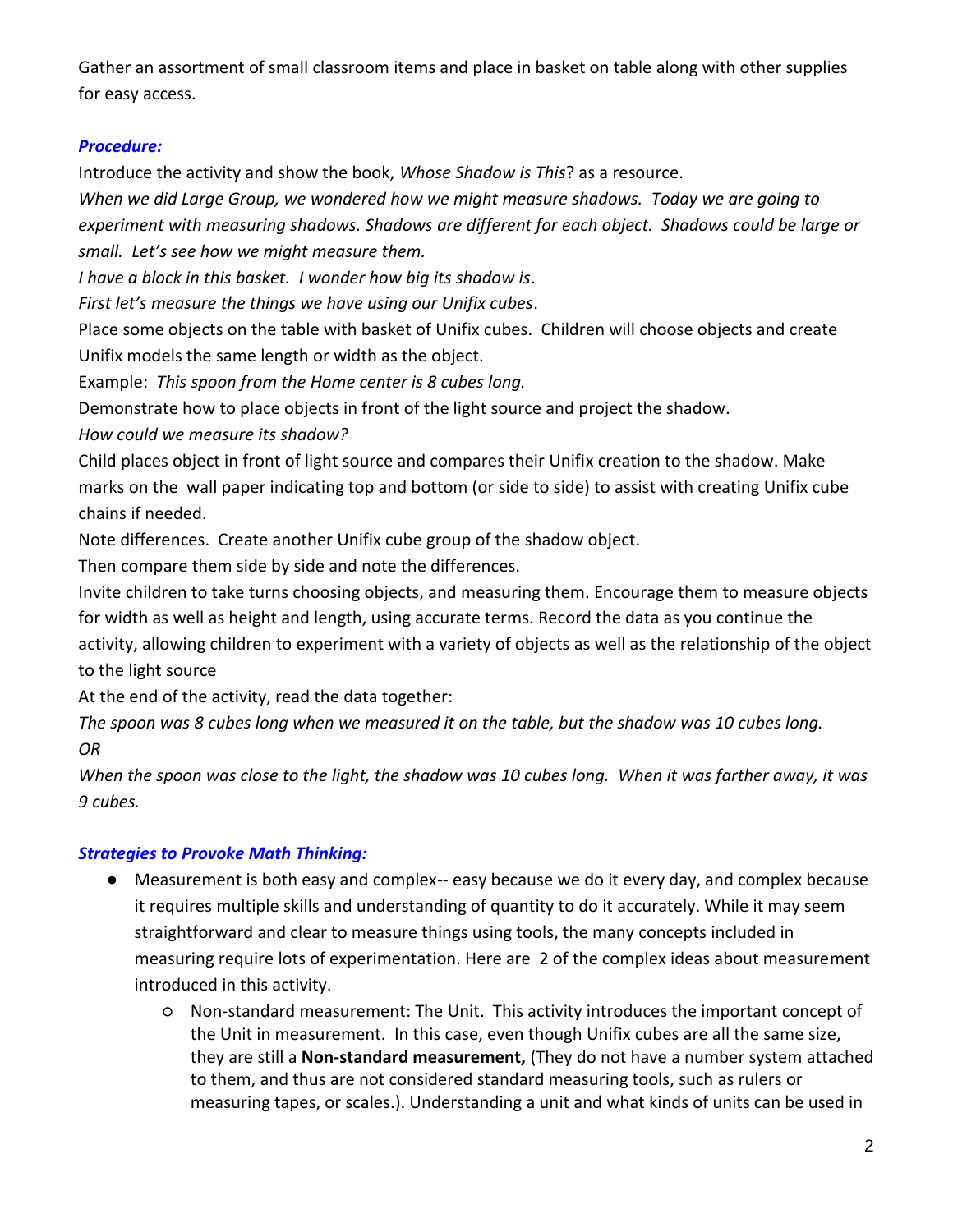non-standard measurement will require lots of experimentation.

○ Direct and Indirect Comparison: This activity includes the idea of direct and indirect comparison. When 2 objects are side by side and are compared, that is direct comparison. When a representation of the object (such as the Unifix cubes) are compared, that is indirect comparison. Indirect comparison is often needed when we cannot directly compare something. For example, we cannot move our shadow beside us and compare it directly to our bodies, or physically move two buildings side by side and compare them for height. We can *indirectly* compare them by using measuring tools.

## *Adaptations for Additional Challenge:*

- Continuous and Discrete Measurement: When we use a measuring tape or string to measure, we are using continuous measurement. When we use a Unit over and over, such as a small ruler that we place end to end, we are using discrete measurement. Encourage children who have special interest in measuring to use both types of measuring tools by placing a basket of different sizes and types of measuring tapes, as well as different sizes of rulers on the shelves in your math or manipulative center, along with a journal.
- Create Measuring Challenges, such as measuring all the trucks in the Block Center, or finding out which book in the Reading Center is tallest. Observe children's growing skills and provide support and information on such things as: how to accurately measure; what attribute children are measuring (height, width); and different ways to measure the same thing.

#### *Documentation:*

Use data collection from Small Group Activities and/or personal journals that children create to document their growing skills in understanding measurement. Use concrete examples to share with families, as measuring things and using measurement terms happens in everyday life and can be reinforced at home.

#### *Provocation:*

Take Shadow Measuring problems outdoors by taking a basket of measuring tools to the playground

and recording children's findings on paper or in a journal as they measure the shadows of playground

equipment or natural objects. Share their findings during SWPL, lunch, or other transition times.